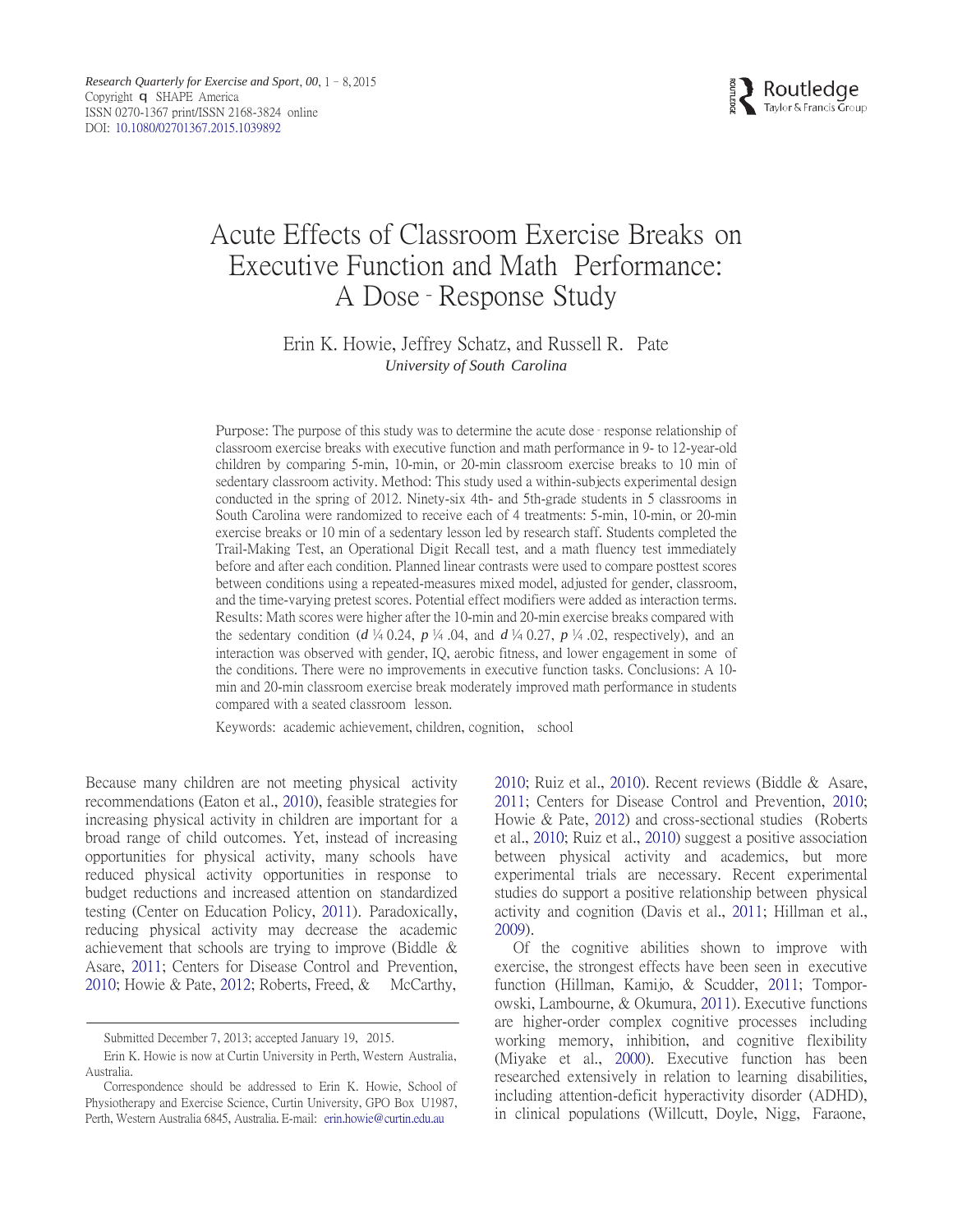& Pennington, [2005\)](#page-7-8), and it has been shown to be highly predictive of academic achievement with early assessments of executive functions predicting later academic success (Gathercole, Brown, & Pickering, [2003\)](#page-7-9).

However, many questions remain unanswered regarding the relationships between physical activity, executive function, and academic achievement, including the appropriate dose of physical activity required to produce optimal outcomes (Biddle & Asare, [2011\)](#page-6-1). Time is a critical resource in schools; therefore, it is crucial to maximize efficiency in implementing physical activity throughout the school day. Schools have begun to implement classroom exercise breaks in their curriculum and practices. Preliminary findings suggest that exercise breaks may improve physical activity and cognitive effects (Donnelly et al., [2009\)](#page-6-4). Yet, only three studies have examined the acute cognitive effects of these exercise breaks (of approximately 10 min) in children (Grieco, Jowers, & Bartholomew[, 2009;](#page-7-10) Kubesch et al., [2009;](#page-7-11) Mahar et al., [2006\)](#page-7-12). No previous studies have evaluated the differences in the acute cognitive effects of classroom exercise breaks of various durations in children.

The purpose of this study was to determine the acute dose– response relationship between 5-, 10-, or 20-min classroom exercise breaks and these cognitive functions in 9- to 12-year-old children. The exercise durations were based on prior research reporting improvements in executive functions and academic performance following 10 min and 20 min of physical activity (Hillman et al., [2009;](#page-7-4) Mahar et al., [2006\)](#page-7-12). Schools and teachers, however, tend to use shorter durations of 5 min as this duration is more practical to implement in school practice. Currently, it is unknown if these shorter breaks have acute cognitive benefits. Finally, the study examined whether the relationship between duration of acute classroom exercise breaks and cognitive functions was moderated by gender, IQ, aerobic fitness, body mass index (BMI), behavior, school engagement, and/or level of participation during the intervention.

## METHODS

## Study Design

This study used a within-subjects experimental design. Students participated in each of the four conditions: 10 min of sedentary classroom activity, and 5-min, 10-min, and 20 min classroom exercise breaks. Each classroom participated in the intervention at a consistent time and day each week. To account for sequencing or practice effects, a balanced Latin Square design was used to randomize the four treatments at the classroom level. The primary dependent variables of executive function and math performance were assessed before and after each experimental condition. This

pretest– posttest design was chosen to account for daily variation in cognitive abilities within each child. All participants provided parental consent and student assent. This study was approved by the institutional review board at the University of South Carolina and the research board of the school district.

# Participants and Setting

Participants ( $n \frac{1}{4}$  96) were aged 9 to 12 years old and were drawn from four fourth-grade and four fifth-grade classrooms at an elementary school in South Carolina. Students from two classrooms who provided consent were combined into a single classroom and the intervention was delivered to five classroom groups. All data were collected during the spring of 2012.

## Intervention

Brain BITES (Better Ideas Through ExerciSe) was a simple classroom exercise break intervention developed for this study and was designed to maintain moderate-to-vigorous aerobic activity for the duration of the exercise break. Research staff led students in activities performed in minimal space including stationary marching with arm movements and various forms of jumping and running in place. Each break began with 30 s of low-intensity warm-up and ended with a brief deep-breathing and stretching cooldown. Activities performed were similar throughout the intervention; only the duration of activities varied. The control condition was an attention control, as the social interaction with research staff may influence performance on tests. To simulate a typical classroom environment, the research staff delivered a brief lesson about exercise science while the students remained seated.

To encourage participation and high-intensity activity, the instructor physically participated, gave verbal cues, and offered positive encouragement, which has been shown to increase child activity (Donnelly et al., [2009\)](#page-6-4). Additionally, students were instructed on how to take heart rates using their carotid or radial pulse and aimed to get their heart rates to 150 beats per minute based on previous work that has shown this is an achievable goal for similarly aged students (Davis et al., [2007\)](#page-6-5). The self-assessed heart rates were used solely as a motivational tool to increase the intensity of the exercise break. To objectively measure intervention fidelity, the exercise sessions were videotaped and observed as described below in the "Fidelity of Intervention" section.

## Measures

Information was collected on potential confounding variables and factors that have been shown to influence the relationship between exercise and cognition. These included socioeconomic status (SES), gender, age, student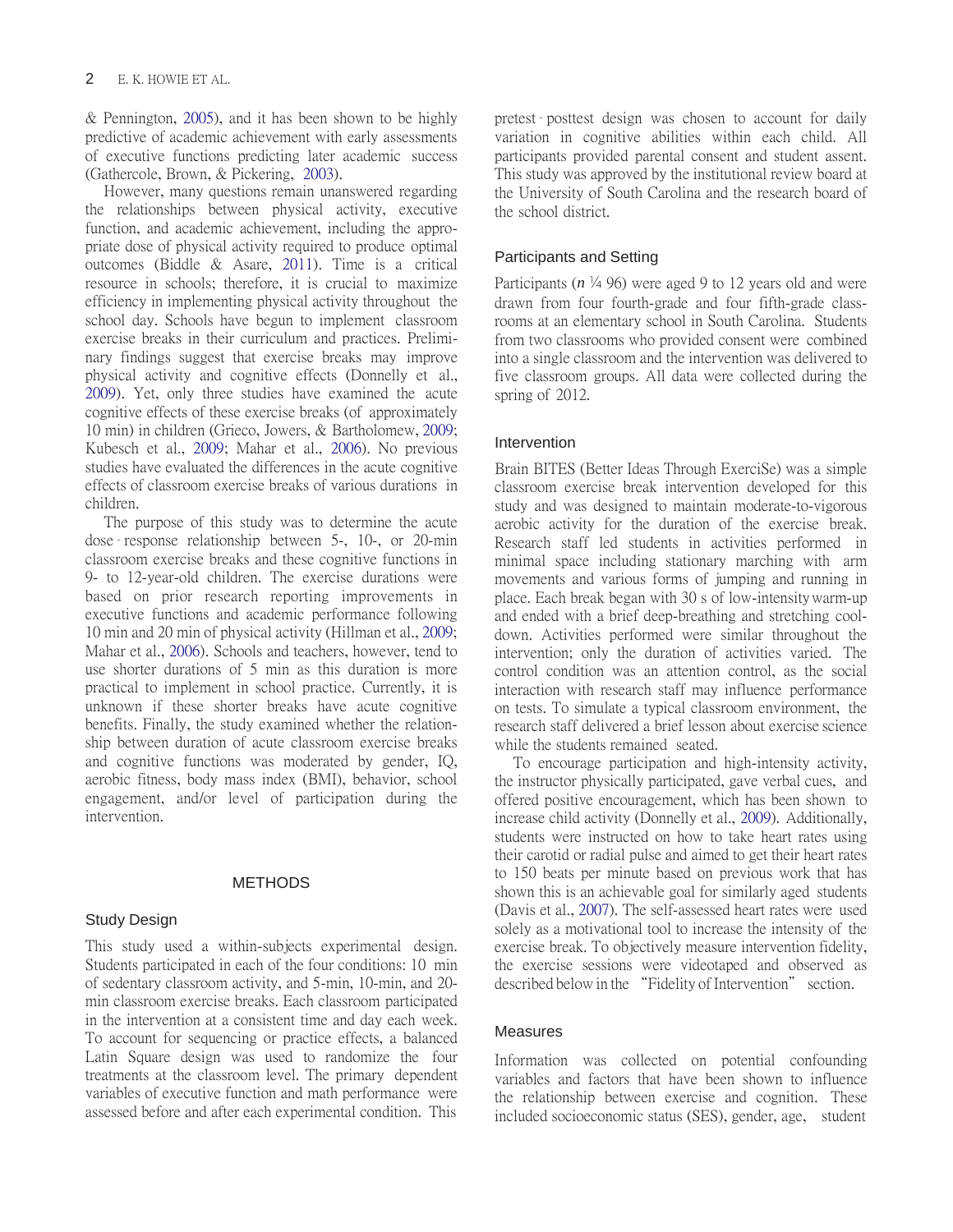engagement, ADHD and problem behavior symptoms, IQ, BMI, daily physical activity, and aerobic fitness. Students completed a simple demographic questionnaire developed for the current study to obtain age, and they completed questions from a previously used school engagement questionnaire (e.g., I enjoy school/learning; O' Farrell & Morrison, [2003\)](#page-7-13). Parents completed a questionnaire to obtain SES (household income, parent education) and the Conners' Parent Rating Scales Revised short version, a 27 item checklist to assess ADHD and disruptive behavior symptoms (Conners, [2008](#page-6-6)). The Conners' Parent Rating Scales has an internal reliability for the four subscales ranging from .816 to .944 for children ages 9 to 11 years old as published in the testing manual.

Prior to beginning the intervention, participants completed baseline aerobic fitness assessment conducted by research staff (the Progressive Aerobic Cardiorespiratory Endurance Run fitness test from the FITNESSGRAMw testing battery administered by research staff during physical education class [Meredith & Welk, [2005\]](#page-7-14)). Height and weight measures were taken by the school nurse within 1 month of the intervention. The Kaufmann Brief Intelligence Test-Second Version measure of abbreviated IQ was administered to each child individually by research staff, and composite IQ scores were used (testing manual internal reliability is .87 for the Riddles subscale and .84 for the Verbal subscale in 9-year-old children [Kaufman & Kaufman, [2004\]](#page-7-15)).

#### *Fidelity of Intervention*

Videotapes of all four conditions were coded for intensity of physical activity using a modified System for Observing Fitness Instruction Time (SOFIT) as modified by Donnelly to capture activity occurring in the elementary school classroom (unpublished). Observations of participating individual children were made at consecutive 10-s intervals during the exercise or sedentary condition, not including cognitive testing. Each child's average activity level during the 10-s interval was coded using a scale from 1 to 5 where 1 is equal to lying down and 5 is equal to being very active (e.g., running in place, jumping). Videos were viewed and coded three times for a total of 4,212 observations. To assess reliability, 10% of the intervals were recoded 4 months after the initial coding  $(n \frac{1}{4}424)$ . Intervals were randomly selected in groups of 10. The percent agreement was 91.0% with a weighted kappa of .95.

Each video was watched three times. Different participants were observed during each interval in each of the three viewings. Each participant was observed for an average of 16.8 intervals during the sedentary condition, 7.5 intervals during the 5-min exercise break, 12.5 intervals during the 10-min break, and 25.5 intervals during the 20 min break. Mean participant physical activity intensity scores were calculated for each condition.

## *Cognitive Measures*

The testing battery was selected for age appropriateness and was assessed in pilot work to establish feasibility and acceptability.

## *Trail-Making Test*

The Trail-Making Test (TMT) was selected as a valid, feasible, and appropriate measure of executive function for children in the target age range of this study (Lezak, Howieson, & Loring, [2004\)](#page-7-16). Additionally, performance on the TMT has previously shown to be affected by exercise, but only in adults (Lambourne & Tomporowski, [2010\)](#page-7-17). The TMT has reliability of .56 for 6 months in children aged 4 to 12 years old (Neyens & Aldenkamp, [1997\)](#page-7-18). Two alternative forms, mirror images (to maintain path distance but alter the search pattern), were used to decrease practice effects. The test was modified to be self-timed for group administration. A subsample of participants (approximately 20%) was timed by researchers from the videotapes. The correlation between participant-timed and researcher-timed was .90 with a mean difference of 2.34 s  $(SD \nmid 4 10.9)$ . The TMT has two parts, Part A and Part B. Part A consists of connecting number sequences, while Part B involves alternating between numbers and letter sequences. As suggested by Sanchez-Cubillo et al. [\(2009\)](#page-7-19), the difference between the TMT-A and TMT-B (TMT-BA) represents executive control. Therefore, TMT-BA was used as a measure of executive function in the current study (Sanchez-Cubillo et al., [2009\)](#page-7-19). The correlation of the TMT-B with the TMT-BA in the current study was .94. The TMT-BA pretests had a one-way intraclass correlation of .65, which is considered good for the assessment of group-level outcomes (Nunnally & Bernstein, [1994\)](#page-7-20).

#### *Digit Recall*

Operational digit recall is a validated measure of working memory (Gathercole et al., [2003\)](#page-7-9). To modify the task for increased validity during group administration, participants were read a list of three to seven numbers (e.g., 5, 7, 3, 9) and then were given 5 s to write them in chronological order from the lowest to highest. The digit recall score was the sum of sequences the student answered correctly, adjusted for the length of the sequence. The digit recall pretests had an intraclass correlation of .63, which is considered good for the assessment of group-level outcomes (Nunnally & Bernstein, [1994\)](#page-7-20).

# *Timed Math Test*

To assess ecological validity with academic performance and provide a tangible outcome for teachers and school administrators, a timed math test was given, similar to a previous study (Maeda, [2003\)](#page-7-21). Students completed as many grade-appropriate (based on state curriculum standards)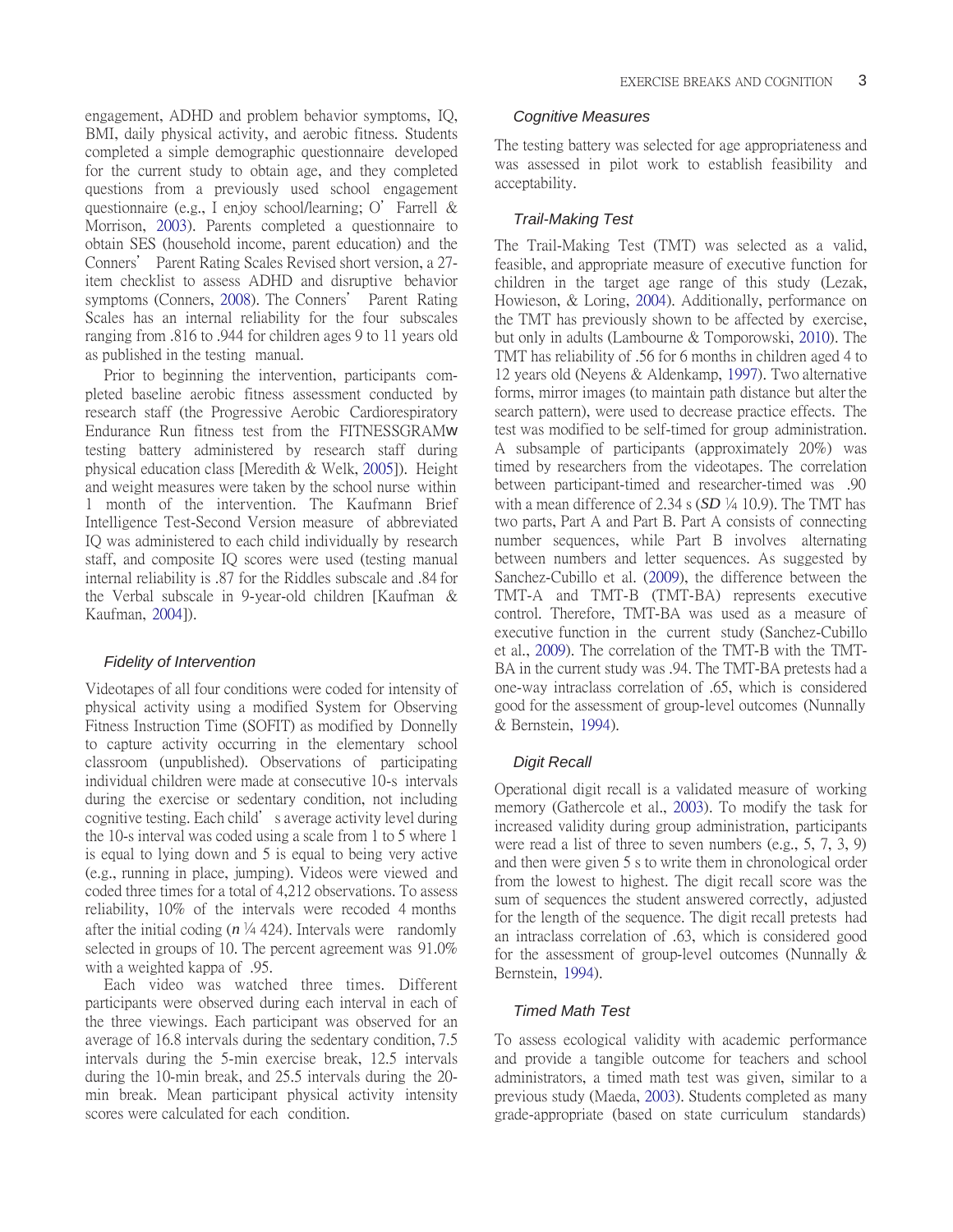arithmetic problems as possible within 1 min. Such tests are a measure of math fluency and are considered a good indicator of individual differences in math ability (Durand, Hulme, Larkin, & Snowling, [2005\)](#page-7-22). The math score was the number of problems correctly answered. The pretest math scores had an intraclass correlation of .95, which is considered excellent for the assessment of group-level outcomes (Nunnally & Bernstein, [1994\)](#page-7-20).

# Data Analysis

Descriptive statistics were calculated for the total group and for each gender using SAS Version 9.2. As the cognitive tests may be prone to practice effects, the Time  $\epsilon$ Condition interaction was examined in an initial analysis of variance to test for order effects between weeks. This interaction was only statistically significant for the digit recall scores. However, when the raw scores were examined, the scores decreased rather than increased at one time point. Due to this lack of practice effects, coupled with the randomization to the order of conditions to counterbalance practice effects, the primary analyses included all classroom groups together, adjusted for group. Participants were included in the analysis if they completed at least two assessments.

To test a-priori hypotheses of interest, thereby reducing Type I error from testing hypotheses that are not of meaningful interest (including an omnibus *F* test), planned linear contrasts were made comparing each exercise break condition to the sedentary condition and the three exercise conditions combined with the sedentary condition (Howell, [2013\)](#page-7-23). A repeated-measures mixed model (PROC MIXED) was used to compare posttest scores between conditions. Models were adjusted for gender, classroom group, and the time-varying covariate of pretest scores. This method of analysis was chosen to account for the within-subjects correlation in repeated measures, the ability to use all available data, and the ability to adjust for a time-varying covariate. Separate analyses were conducted for the dependent variables of TMT-BA, digit recall, and math scores. As simple effect sizes could not be calculated due to the importance of pretest measures for each condition, Cohen's *d* effect sizes were calculated using the adjusted predicted means and standard errors were used to derive estimated standard deviations.

Finally, to test whether the effects differed by baseline student characteristics or by participation in the intervention, interaction terms were added to the model adjusting for classroom group, sex, and pretest scores. Associations between potential effect modifiers were tested using Spearman correlations. Potential effect modifiers of abbreviated IQ, aerobic fitness levels, BMI, behavior problems from the Conners' Parent Rating Scales, and school engagement were split based on median scores. Median scores were used for exploratory effect modification

analyses. However, the split for BMI corresponded with the 85th percentile, according to the Centers for Disease Control and Prevention BMI age distributions (U.S. Department of Agriculture/Agricultural Research Service Children's Nutrition Center, 2003). The IQ and aerobic fitness score splits corresponded with the respective 50th percentiles. Interaction terms between the condition and the dichotomous effect modifier were added to the model in separate analyses.

# RESULTS

A total of 96 students participated in the study, and 94 completed assessments. Demographics and baseline descriptive variables are shown in [Table 1.](#page-4-0) The average physical activity intensity as coded by the SOFIT observation was higher during all three exercise conditions compared with the sedentary condition (sedentary $\frac{1}{4}$ 2.01, *SD*  $\frac{1}{4}$  0.05; 5-min  $\frac{1}{4}$  4.00, *SD*  $\frac{1}{4}$  0.43; 10-min  $\frac{1}{4}$  4.35, *SD*  $\frac{1}{4}$  0.33; 20-min  $\frac{1}{4}$  4.26, *SD*  $\frac{1}{4}$  0.37). There were no differences in intensity between exercise conditions.

# Effect of 5 Min, 10 Min, or 20 Min of Exercise

The change in math scores was statistically higher after 10 min (estimated difference of 1.07, 95% CI [0.03, 2.12], *p* <sup>1</sup>/4 .04) and 20 minutes (1.2, 95% CI [0.15, 2.26], *p* <sup>1</sup>/4 .02) of exercise compared with the sedentary condition as seen in [Table 2.](#page-4-1) The estimated effect sizes were  $d\frac{1}{4}$  0.24 and  $d^{1/4}$  0.27, respectively. When the three exercise conditions were combined, math scores were statistically greater than after the sedentary condition ( $p \nmid 4$  .02). There were no other statistically significant differences between any durations of exercise and the sedentary condition in digit recall scores or performance on the TMT-BA.

# Effect Modification

Only the correlation between aerobic fitness and BMI was found to be moderately correlated  $(r\frac{1}{4} 2.51, p$ , .001), and remaining correlations were not correlated to each other (*r* ranging from 2 .18 to .17). Students who had higher aerobic fitness had higher math scores across the sedentary condition and all exercise conditions, including when adjusted for gender, race, parent education, and parent income ( $B\$  /4.30,  $p\$ /4.02). To test whether student characteristics influenced their responses to the exercise, interaction terms between the exercise dose and student characteristics were tested. The only overall statistically significant interactions were between BMI and condition for digit recall ( $p\frac{1}{4}$ .01, students with lower BMI improved after 20 min, while students with higher BMI decreased performance after 5 min).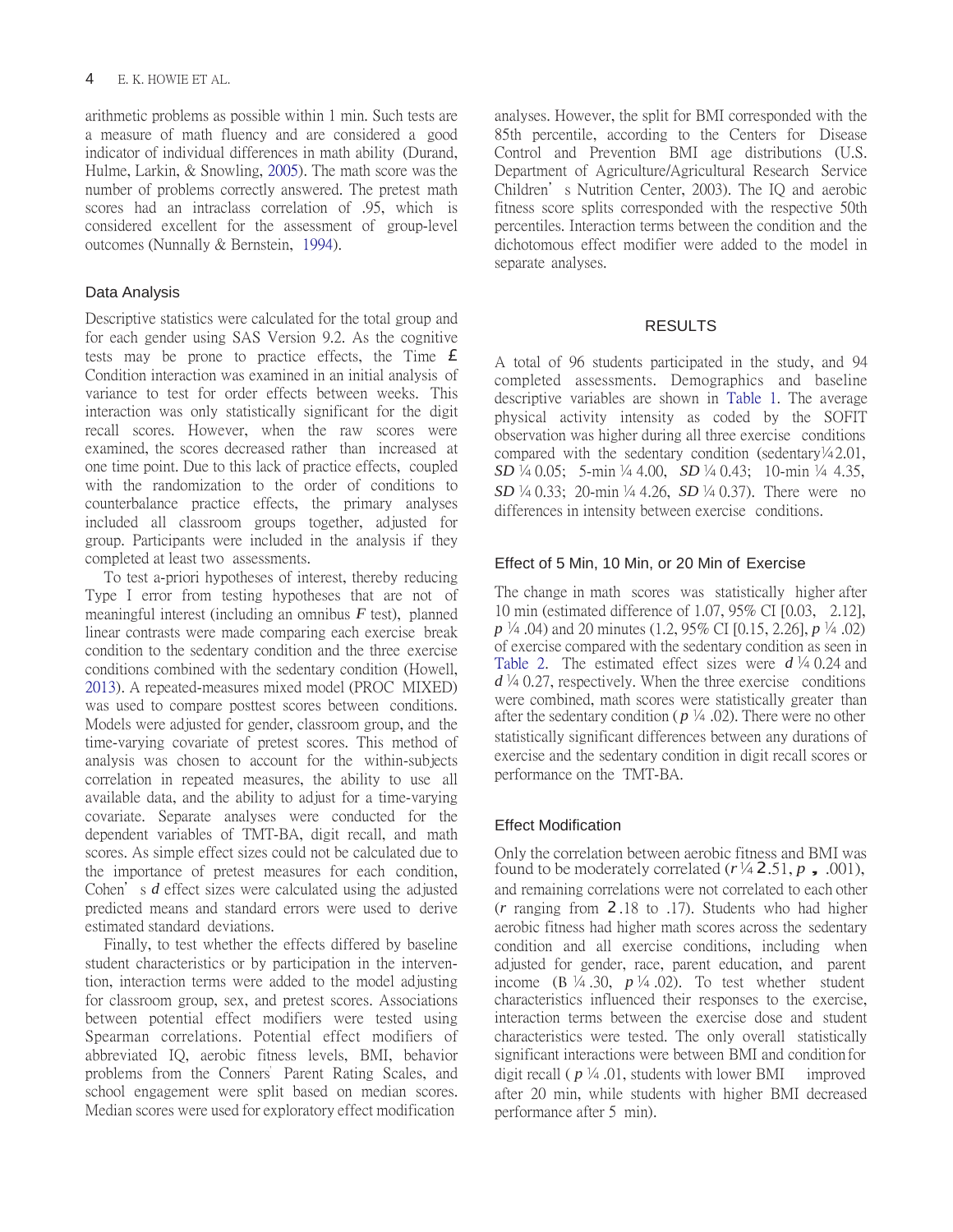<span id="page-4-0"></span>

| Total       | Girls        | Boys        | p Value |  |
|-------------|--------------|-------------|---------|--|
| 96          | 62           | 34          |         |  |
| 10.7(0.6)   | 10.7(0.6)    | 10.7(0.6)   | .68     |  |
| 19.8        | 19.1         | 21.2        | .85     |  |
| 68.8        | 66.7         | 72.7        |         |  |
| 33.8        | 30.4         | 40.9        | .19     |  |
| 98.4 (13.4) | 97.9 (14.2)  | 99.2 (12.1) | .64     |  |
| 102.4(12.0) | 102.4 (17.2) | 102.8(11.7) | .82     |  |
| 102.0(15.2) | 102.4 (17.2) | 101.5(11.4) | .78     |  |
| 14.3        | 12.1         | 19.2        | .45     |  |
| 19.9(4.5)   | 20.7(4.9)    | 18.4(3.5)   | .02     |  |
| 21.3        | 25.4         | 8.82        | .14     |  |
| 22.1(12.9)  | 19.5(10.5)   | 26.6(15.4)  | .01     |  |
| 5.3(2.0)    | 5.3(1.9)     | 5.3(2.3)    | .92     |  |
| 16.2(14.2)  | 14.2(12.7)   | 20.5(16.5)  | .08     |  |
| 20.8(5.7)   | 21.2(5.4)    | 19.9(6.1)   | .36     |  |
|             |              |             |         |  |

TABLE 1 Baseline Descriptive Variables (% or Mean [*SD*])

<sup>a</sup>Standardized scores from the Kaufmann Brief Intelligence Test-Second Version.

<sup>b</sup> Centers for Disease Control and Prevention BMI-for-age cutoff for obesity.

<sup>c</sup> 15m laps completed during the Progressive Aerobic Cardiorespiratory Endurance Run fitness test.

 $d$  60 min per day\* (days per week).

<sup>e</sup>Score . 23 may suggest behavioral problems.

 $f$ Range from 6 to 30; higher scores indicate higher engagement with school.

<span id="page-4-1"></span>

| TABLE 2                                                           |  |  |  |  |
|-------------------------------------------------------------------|--|--|--|--|
| Posttest Performance on Cognitive Tasks After 10 Min of Sedentary |  |  |  |  |
| Classroom Activity or 5 Min, 10 Min, or 20 Min of Classroom       |  |  |  |  |
| <b>Exercise Breaks</b>                                            |  |  |  |  |

|              |                                               | <b>Classroom Exercise Break Condition</b> |                                 |                                            |                                |
|--------------|-----------------------------------------------|-------------------------------------------|---------------------------------|--------------------------------------------|--------------------------------|
|              |                                               | Sedentary                                 | 5 Min                           | 10 Min                                     | $20$ Min                       |
| <b>TMTBA</b> | Mean (SE)<br><i>p</i> value<br>ES(d)          | 37.1 (2.7)<br>ref<br>ref                  | 39.0(2.6)<br>.56<br>.08         | 40.9(2.5)<br>.24<br>.16                    | 35.7(2.5)<br>.65<br>2,06       |
| Digit Recall | Mean (SE)<br>$p$ value                        | 17.8(0.5)<br>ref                          | .10                             | $16.8(0.5)$ $18.2(0.5)$ $18.6(0.5)$<br>.48 | .18                            |
| Math         | ES(d)<br>Mean (SE)<br><i>p</i> value<br>ES(d) | ref<br>24.3(0.5)<br>ref<br>ret            | 2.22<br>25.1(0.5)<br>.16<br>.17 | .10<br>25.4(0.5)<br>.04<br>.24             | .19<br>25.5(0.5)<br>.03<br>.27 |

*Note.* Adjusted for classroom group, gender, and pretest scores;  $n \frac{1}{4} 94$ for analysis. TMT-BA  $\frac{1}{4}$  difference between the Trail-Making Test Part A and Part B.

The results for the comparisons between the exercise doses and the sedentary condition for math scores are described in [Table 3.](#page-5-0) The only differences in math scores were found by gender, IQ, and engagement. After 10 min and 20 min, girls had statistically significantly higher math scores than in the sedentary condition ( $d \nmid 4$  0.37,  $p \nmid 4$  0.1, and  $d \nmid 4$  0.21,  $p \nmid 4$  0.4), while boys had no statistically significant changes ( $d^{1/4}$  20.04,  $p^{1/4}$  80, and  $d^{1/4}$  0.12, *p* .40). After 10 min, participants with lower IQ had higher math scores than in the sedentary condition  $(d\frac{1}{4}0.39, p\frac{1}{4}0.01)$ . After 20 min, students with lower

engagement had higher math scores than in sedentary condition ( $d \nmid 4$  0.29,  $p \nmid 4$  .01). Analyses of the digit recall scores showed that after 5 min of exercise, students with lower aerobic fitness ( $d \frac{1}{4}$  20.35,  $p \frac{1}{4}$  .01) and higher BMI  $(d \nmid 4$  20.41,  $p \nmid 4.004)$  had lower digit recall scores compared with their scores after the sedentary condition. After 20 min of exercise, students with lower BMI were for students with low engagement who decreased their  $(d \nmid 40.45, p \nmid 4.001)$  had higher digit recall scores compared with their scores in the sedentary condition. The only statistically significant differences in TMT-BA scores performance after 5 min of exercise compared with their *scores in the sedentary condition (<i>d*  $\frac{1}{4}$  0.41, *p*  $\frac{1}{4}$  .01).

## **DISCUSSION**

This is the first study to directly compare the acute effects of varying doses of classroom exercise breaks on acute cognitive effects. Although the current study did not find a significant overall effect between all four conditions, 10 min and 20-min classroom exercise breaks moderately improved math scores in students compared with a sedentary classroom lesson. These findings are largely consistent with previous research that has shown improvements in diverse measures of cognitive functions following at least 10 min of physical activity (Budde, Voelcker-Rehage, Pietrabyk-Kendziorra, Ribeiro, & Tidow, [2008;](#page-6-7) Hillman et al., [2009\)](#page-7-4). Researchers have yet to see significant improvements in cognition or math performance with doses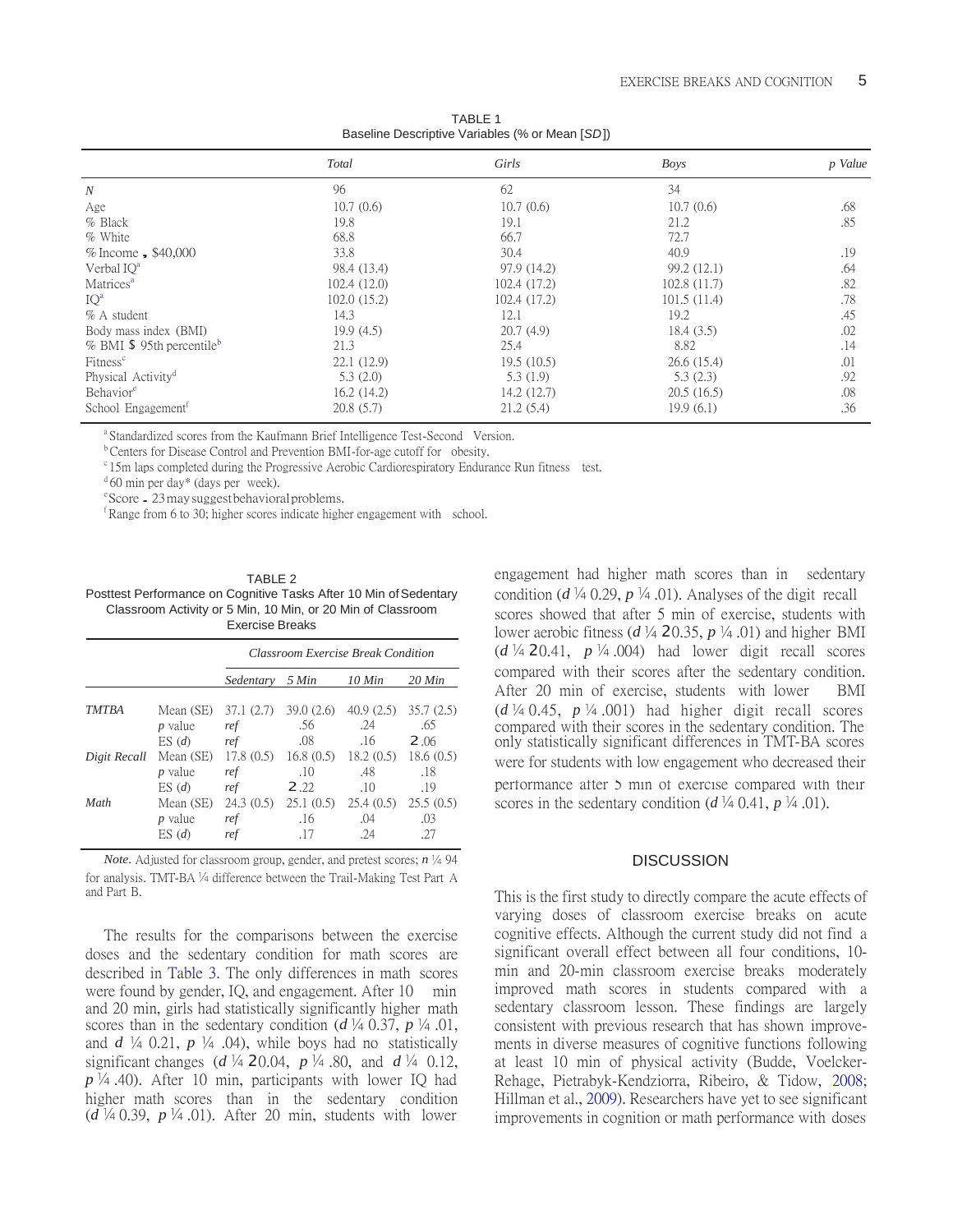| TABLE 3                                                                                                                       |
|-------------------------------------------------------------------------------------------------------------------------------|
| Effect Modification for Posttest Math Performance After 10 Min of Sedentary Classroom Activity or 5 Min, 10 Min, or 20 Min of |
| Classroom Exercise Breaks                                                                                                     |

<span id="page-5-0"></span>

|                   | <b>Classroom Exercise Break Condition</b> |                  |                     |                          |                  |                    |                   |                  |
|-------------------|-------------------------------------------|------------------|---------------------|--------------------------|------------------|--------------------|-------------------|------------------|
|                   | Sedentary                                 | 5 Min            | $10$ Min            | $20$ Min                 | Sedentary        | 5 Min              | $10$ Min          | $20$ Min         |
|                   | Girls                                     |                  |                     |                          | Boys             |                    |                   |                  |
| Mean(SE)<br>ES(d) | 24.3(0.6)<br>ref                          | 25.0(0.6)<br>.13 | $26.3(0.6)*$<br>.37 | $25.5(0.6)^*$<br>.21     | 24.7(0.8)<br>ref | 24.7(0.8)<br>2.001 | 24.4(0.8)<br>2.04 | 25.5(0.8)<br>.12 |
|                   | Lower IQ                                  |                  |                     |                          | Higher IQ        |                    |                   |                  |
| Mean(SE)          | 24.1(0.8)                                 | 25.2(0.7)        | $26.7(0.7)$ *       | 25.3(0.7)                | 24.9(0.7)        | 24.4(0.6)          | 24.8(0.6)         | 25.7(0.6)        |
| ES(d)             | ref                                       | .16              | .39                 | .18                      | ref              | 2.08               | 2.02              | .13              |
|                   | Lower fitness                             |                  |                     | Higher fitness           |                  |                    |                   |                  |
| Mean(SE)          | 23.8(0.8)                                 | 23.6(0.8)        | $24.5(6.8)$ *       | 24.7(0.8)                | 25.4(0.7)        | 25.9(0.7)          | $26.9(0.6)*$      | 26.3(0.6)        |
| ES(d)             | ref                                       | 2.02             | .09                 | .12                      | ref              | .09                | .26               | .15              |
|                   | Higher BMI                                |                  |                     | Lower BMI                |                  |                    |                   |                  |
| Mean(SE)          | 23.6(0.8)                                 | 24.6(0.7)        | $25.3(0.7)^*$       | 24.9(0.7)                | 24.8(0.7)        | 24.8(0.7)          | 25.5(0.7)         | 25.7(0.7)        |
| ES(d)             | ref                                       | .14              | .26                 | .20                      | ref              | 2.01               | .11               | .14              |
|                   | Poorer Behavior                           |                  |                     | Better Behavior          |                  |                    |                   |                  |
| Mean(SE)          | 24.7(0.8)                                 | 24.4(0.8)        | 25.1(0.8)           | 25.3(0.8)                | 23.8(0.9)        | 24.9(0.9)          | $25.4(0.9)*$      | 24.7(0.9)        |
| ES(d)             | ref                                       | .04              | .07                 | .09                      | ref              | .14                | .21               | .12              |
|                   | Low School Engagement                     |                  |                     | Higher School Engagement |                  |                    |                   |                  |
| Mean(SE)          | 24.9(0.7)                                 | 25.7(0.7)        | 25.7(0.7)           | $26.6(0.7)$ *            | 26.9(0.7)        | 26.3(0.7)          | 27.8(0.7)         | 26.9(0.7)        |
| ES(d)             | ref                                       | .13              | .14                 | .29                      | ref              | 2.10               | .17               | .01              |

*Note*. Adjusted for classroom group, gender, and pretest scores;  $n \frac{1}{4}$  94 for analysis.

\*Statistically different than sedentary condition within strata at*<sup>p</sup>*, .05.

of less than 10 min, although few studies have examined these shorter durations (Kubesch et al., [2009;](#page-7-11) Maeda[, 2003\)](#page-7-21). In one of the few studies to directly compare multiple doses, Kubesch et al. [\(2009\)](#page-7-11) found improvements in cognitive performance after a 20-min physical education class but found no improvements after a 5-min classroom exercise break.

In the current study, effects were seen in math scores but not in working memory or the TMT-BA. This may have been due to the much lower reliability (higher unexplained variation) in the operational recall and TMT-BA scores compared with the math test. However, the reliability of TMT-BA scores in this study was consistent with previous studies (Neyens & Aldenkamp, [1997\)](#page-7-18). Executive function is a difficult construct to measure (Miyake et al., [2000\)](#page-7-7); nonetheless, executive function may be the cognitive function most responsive to exercise (Hillman et al., [2011;](#page-7-5) Tomporowski et al., [2011\)](#page-7-6). To counter the lower reliability of executive function measures, this study used a withinsubjects design and included pretest measures for each condition, including using them as a covariate in the model. Additionally, very recent work has suggested that select executive functions may be more sensitive to acute physical activity, such as selective attention and inhibition, rather than working memory (Drollette, Shishido, Pontifex, & Hillman, [2012\)](#page-7-24).

Many hypotheses exist for the mechanisms underlying improvements in cognitive performance after acute exercise (Hillman et al., [2011;](#page-7-5) Tomporowski et al., [2011\)](#page-7-6). These mechanisms may respond differently to different doses, intensities, and types of physical activity, but a clear dose– response pattern has not yet emerged (Lambourne & Tomporowski, [2010\)](#page-7-17). Castelli et al. suggested that time in high-intensity exercise may be necessary for cognitive improvements (Castelli, Hillman, Hirsch, Hirsch, & Drollette, [2011\)](#page-6-8). While the current study measured intensity at the classroom level, future studies are needed to examine the effect of varying intensities of physical activity on cognitive functions.

The findings from this study suggest that different students may react differently to classroom exercise breaks. Previous studies have shown that numerous factors potentially influence the relationship between exercise and cognition (Hillman et al., [2009;](#page-7-4) Roberts et al., [2010\)](#page-7-2). In the current study, participants with lower IQ, higher aerobic fitness, or lower school engagement had more improvement in math scores with the classroom exercise breaks. Additionally, girls had greater improvements in math scores. Classroom tracking, or the practice of grouping of students with similar academic abilities, allows for tailored recommendations to specific classrooms. For example, a classroom of students with lower academic ability may benefit from a 10-min classroom exercise break, while higher-achieving students may seek alternative physical activity opportunities such as an outdoor recess activity break. It is important to note, however, there were no differences in how students with higher BMI and poorer behavior responded, suggesting that classroom exercise breaks are appropriate for a wide range of students. This study is unable to examine the effect of individual intensity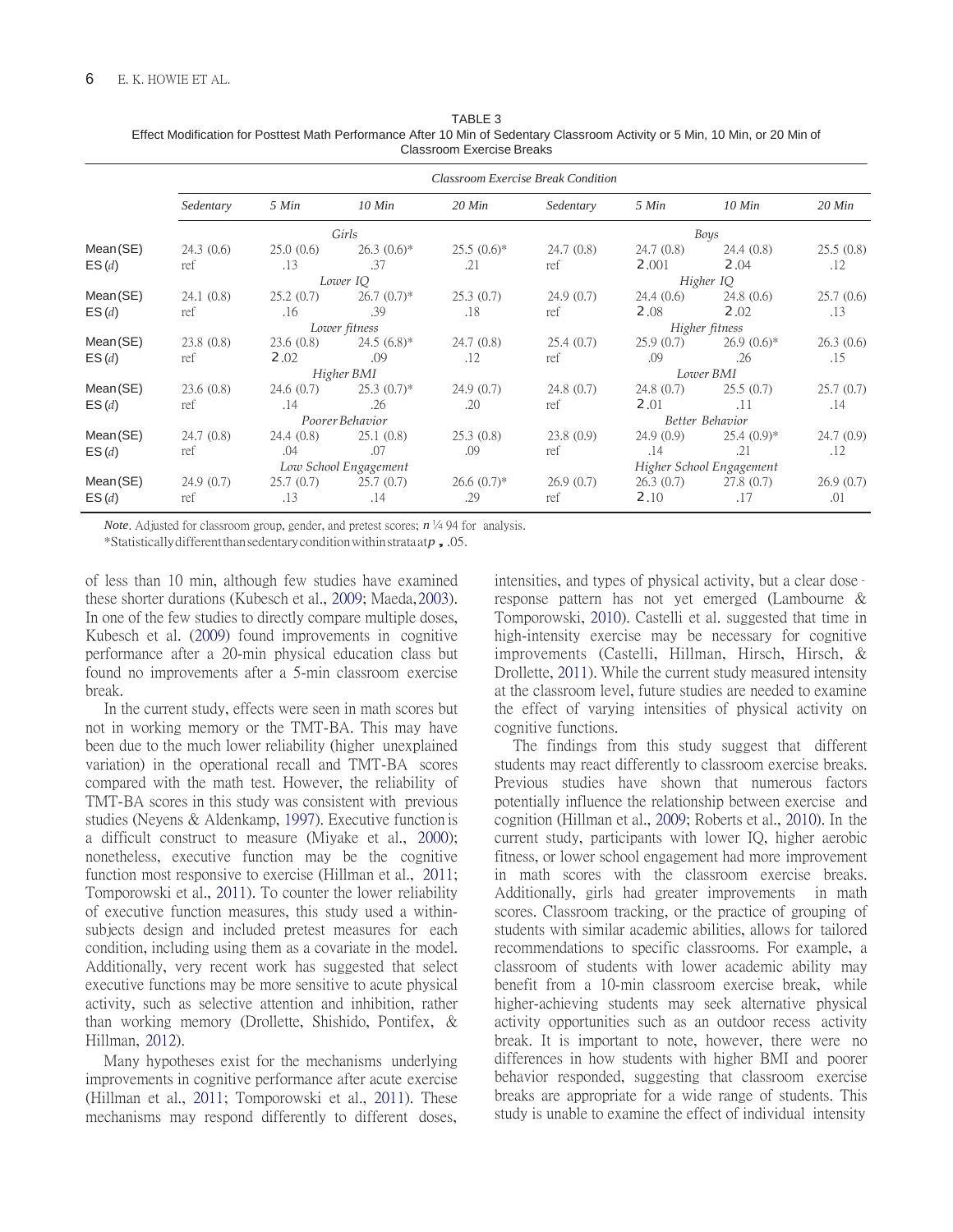of physical activity on the cognitive effects. The SOFIT observation was used to obtain a classroom estimate of intervention fidelity, but it is not representative of an individual' s intensity. For the short duration of exercise in the classroom field setting, it was unpractical to use heart rate monitors, though future studies may want to evaluate the effect of differing intensities of exercise on acute cognitive effects.

This study was an efficacy study, implemented by research staff in the classroom environment. This approach ensured high implementation fidelity, with high participation in moderate-to-vigorous physical activity, but it is not easily sustainable. However, this intervention can be easily implemented by classroom teachers using few resources, and schools are implementing similar practices. Additionally, these results can only be generalized to similar classroom breaks as effects may differ by type or intensity of exercise (Pesce, Crova, Cereatti, Casella, & Belluci, [2009\)](#page-7-25). The different findings between the different outcome measures used also suggests that the findings on the effect of exercise on cognitive and academic performance may be highly reliant on the specific outcome measures selected. Researchers should carefully select multiple measures to represent a more complete representation of the constructs of cognitive or academic performance. The cumulative effect of these exercise breaks on academic performance over longer periods of time (e.g., a school year) was not addressed by this study, but longer-term outcome studies will be important for understanding the ultimate value of such breaks for student outcomes.

#### **CONCLUSION**

Although this study did not find cognitive improvements after 5 min of classroom exercise breaks, breaks of 10 min and 20 min were sufficient to elicit small improvements in math performance. Importantly, students participated in quality physical activity with numerous potential health benefits from all doses, and there were no detrimental effects on cognitive or academic performance.

# WHAT DOES THIS ARTICLE ADD?

While many studies have examined the association between exercise and cognition in children, no previous studies have examined the dose– response relationship to identify the optimal duration required for positive effects. Our study is the first to directly study the dose– response relationship of classroom exercise breaks and field measures of cognitive effects (TMT, digit recall, and math performance) using a controlled, within-subject, experimental design. The current study revealed that 10 min and 20 min of acute classroom exercise breaks moderately improved performance on a

math test, and 5, 10, or 20 min did not negatively affect performance on the math or executive function measures. The findings have immediate implications for teachers to implement classroom exercise breaks of at least 10 min to achieve potential academic benefits. Unfortunately, with strict school schedules and curricula, most exercise breaks currently being implemented in schools last less than 10 min. Additional training and resources may help teachers and administrators conduct 10-min classroom exercise breaks. If conducting classroom exercise breaks for at least 10 min is not feasible, schools can implement other physical activity opportunities of similar durations to receive moderate acute academic benefits.

### ACKNOWLEDGMENTS

We sincerely thank the school district, principal, teachers, parents, and students who made this study possible.

#### FUNDING

This study was funded by a Doctoral Research Grant from the American College of Sports Medicine.

## REFERENCES

- <span id="page-6-1"></span>Biddle, S. J., & Asare, M. (2011). Physical activity and mental health in children and adolescents: A review of reviews. *British Journal of Sports Medicine*, *45*, 886–895.
- <span id="page-6-7"></span>Budde, H., Voelcker-Rehage, C., Pietrabyk-Kendziorra, S., Ribeiro, P., & Tidow, G. (2008). Acute coordinative exercise improves attentional performance in adolescents. *Neuroscience Letters*, *441*, 219–223.
- <span id="page-6-8"></span>Castelli, D. M., Hillman, C. H., Hirsch, J., Hirsch, A., & Drollette, E. (2011). FIT Kids: Time in target heart zone and cognitive performance. *Preventive Medicine*,  $52$ (Suppl. 1), S55 - S59.
- <span id="page-6-0"></span>Center on Education Policy. (2011). *Strained schools face bleak future: Districts foresee budget cuts, teacher layoffs, and a slowing of education reform efforts*. Retrieved from [http://www.cep-dc.org/cfcontent\\_file.](http://www.cep-dc.org/cfcontent_file.cfm?Attachment&equals%3BKoberRentner_Report_StrainedSchools_063011.pdf) [cfm?Attachment](http://www.cep-dc.org/cfcontent_file.cfm?Attachment&equals%3BKoberRentner_Report_StrainedSchools_063011.pdf)¼[KoberRentner\\_Report\\_StrainedSchools\\_063011.pdf](http://www.cep-dc.org/cfcontent_file.cfm?Attachment&equals%3BKoberRentner_Report_StrainedSchools_063011.pdf)
- <span id="page-6-2"></span>Centers for Disease Control and Prevention. (2010). *The association between school based physical activity, including physical education, and academic performance*. Atlanta, GA: U.S. Department of Health and Human Services.
- <span id="page-6-6"></span><span id="page-6-5"></span>Conners, C. K. (2008). *Conners* (3rd ed.). Toronto, ON, Canada: Multi-Health Systems.
- Davis, C. L., Tomporowski, P. D., Boyle, C. A., Waller, J. L., Miller, P. H., Naglieri, J. A., & Gregoski, M. (2007). Effects of aerobic exercise on overweight children's cognitive functioning: A randomized controlled trial. *Research Quarterly for Exercise and Sport*, *78*, 510–519.
- <span id="page-6-3"></span>Davis, C. L., Tomporowski, P. D., McDowell, J. E., Austin, B. P., Miller, P. H., Yanasak, N. E., .. . Naglieri, J. A. (2011). Exercise improves executive function and achievement and alters brain activation in overweight children: A randomized, controlled trial. *Health Psychology*, *30*, 91–98.
- <span id="page-6-4"></span>Donnelly, J. E., Greene, J. L., Gibson, C. A., Smith, B. K., Washburn, R. A., Sullivan, D. K., .. . Williams, S. L. (2009). Physical Activity Across the Curriculum (PAAC): A randomized controlled trial to promote physical activity and diminish overweight and obesity in elementary school children. *Preventive Medicine*, *49*, 336–341.